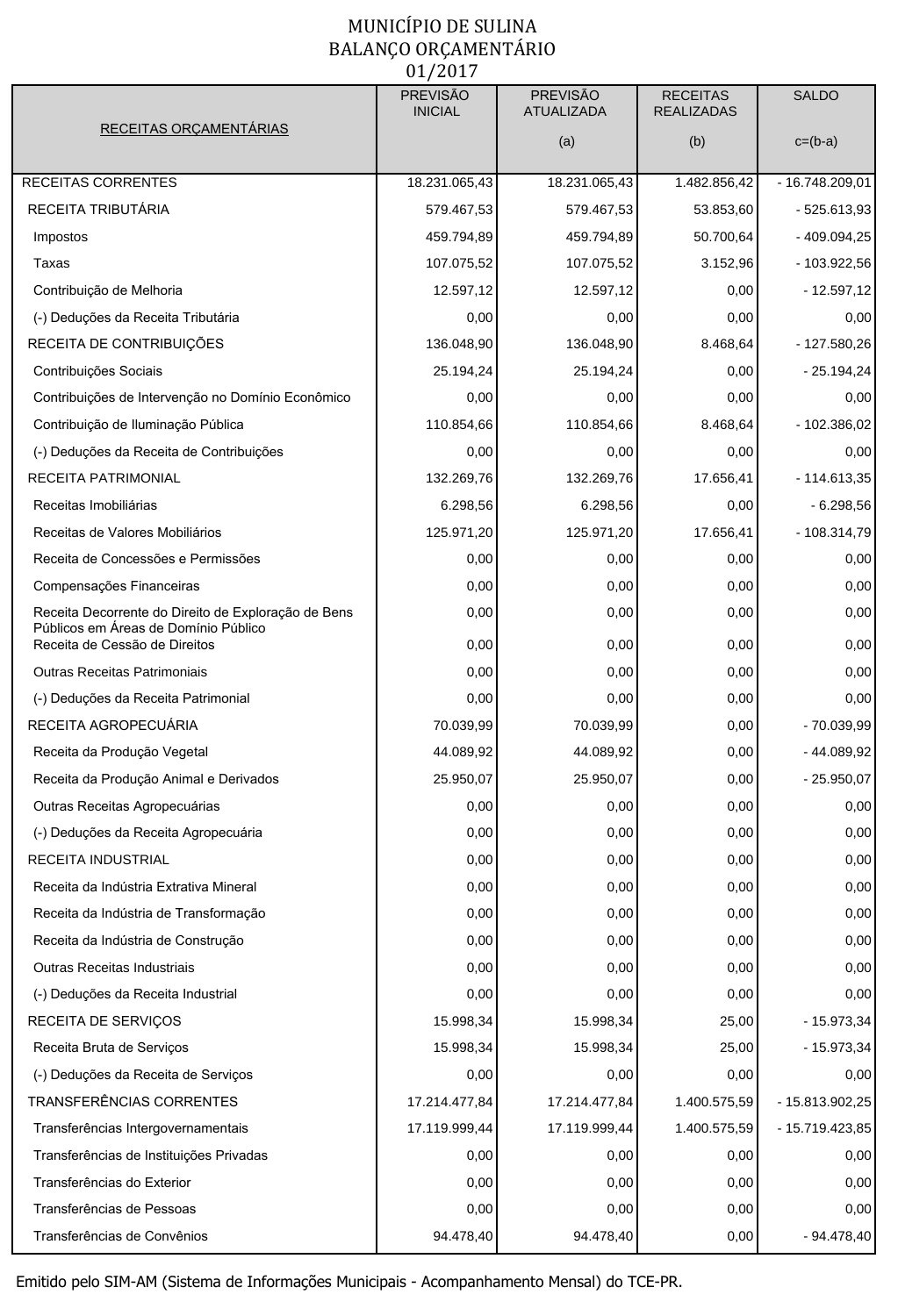## MUNICÍPIO DE SULINA BALANÇO ORÇAMENTÁRIO<br>01/2017

| Transferências para o Combate à Fome                                                       | 0,00          | 0,00          | 0,00         | 0,00             |
|--------------------------------------------------------------------------------------------|---------------|---------------|--------------|------------------|
| OUTRAS RECEITAS CORRENTES                                                                  | 82.763,07     | 82.763,07     | 2.277,18     | $-80.485,89$     |
| Multas e Juros de Mora                                                                     | 49.128,75     | 49.128,75     | 469,39       | -48.659,36       |
| Indenizações e Restituições                                                                | 0,00          | 0,00          | 0,00         | 0,00             |
| Receita da Dívida Ativa                                                                    | 33.634,32     | 33.634,32     | 1.807,79     | $-31.826,53$     |
| Receitas Decorrentes de Aportes Periódicos para<br>Amortização de Déficit Atuarial do RPPS | 0,00          | 0,00          | 0,00         | 0,00             |
| <b>Receitas Correntes Diversas</b>                                                         | 0,00          | 0,00          | 0,00         | 0,00             |
| (-) Deduções de Outras Receitas Correntes                                                  | 0,00          | 0,00          | 0,00         | 0,00             |
| RECEITAS DE CAPITAL                                                                        | 0,00          | 622.925,00    | 250.000,00   | $-372.925,00$    |
| OPERAÇÕES DE CRÉDITO                                                                       | 0,00          | 0,00          | 0,00         | 0,00             |
| Operações de Crédito Internas                                                              | 0,00          | 0,00          | 0,00         | 0,00             |
| Operações de Crédito Externas                                                              | 0,00          | 0,00          | 0,00         | 0,00             |
| ALIENAÇÃO DE BENS                                                                          | 0,00          | 0,00          | 0,00         | 0,00             |
| Alienação de Bens Móveis                                                                   | 0,00          | 0,00          | 0,00         | 0,00             |
| Alienação de Bens Imóveis                                                                  | 0,00          | 0,00          | 0,00         | 0,00             |
| AMORTIZAÇÕES DE EMPRÉSTIMOS                                                                | 0,00          | 0,00          | 0,00         | 0,00             |
| TRANSFERÊNCIAS DE CAPITAL                                                                  | 0,00          | 622.925,00    | 250.000,00   | - 372.925,00     |
| Transferências Intergovernamentais                                                         | 0,00          | 0,00          | 0,00         | 0,00             |
| Transferências de Instituições Privadas                                                    | 0,00          | 0,00          | 0,00         | 0,00             |
| Transferências do Exterior                                                                 | 0,00          | 0,00          | 0,00         | 0,00             |
| Transferências de Pessoas                                                                  | 0,00          | 0,00          | 0,00         | 0,00             |
| Transferências de Outras Instituições Públicas                                             | 0,00          | 0,00          | 0,00         | 0,00             |
| Transferências de Convênios                                                                | 0,00          | 622.925,00    | 250.000,00   | - 372.925,00     |
| Transferências para o Combate à Fome                                                       | 0,00          | 0,00          | 0,00         | 0,00             |
| OUTRAS RECEITAS DE CAPITAL                                                                 | 0,00          | 0,00          | 0,00         | 0,00             |
| Integralização do Capital Social                                                           | 0,00          | 0,00          | 0,00         | 0,00             |
| Div. Ativa Prov. da Amortiz. de Emp. e Financ.                                             | 0,00          | 0,00          | 0,00         | 0,00             |
| Receitas de Capital Diversas                                                               | 0,00          | 0,00          | 0,00         | 0,00             |
| SUBTOTAL DAS RECEITAS (I)                                                                  | 18.231.065,43 | 18.853.990,43 | 1.732.856,42 | - 17.121.134,01  |
| REFINANCIAMENTO (II)                                                                       | 0,00          | 0,00          | 0,00         | 0,00             |
| Operações de Crédito Internas                                                              | 0,00          | 0,00          | 0,00         | 0,00             |
| Mobiliária                                                                                 | 0,00          | 0,00          | 0,00         | 0,00             |
| Contratual                                                                                 | 0,00          | 0,00          | 0,00         | 0,00             |
| Operações de Crédito Externas                                                              | 0,00          | 0,00          | 0,00         | 0,00             |
| Mobiliária                                                                                 | 0,00          | 0,00          | 0,00         | 0,00             |
| Contratual                                                                                 | 0,00          | 0,00          | 0,00         | 0,00             |
| SUBTOTAL COM REFINANCIAMENTO (III) = $(I + II)$                                            | 18.231.065,43 | 18.853.990,43 | 1.732.856,42 | $-17.121.134,01$ |
| DÉFICIT (IV)                                                                               | 0,00          | 0,00          | 0,00         | 0,00             |
| TOTAL $(V) = (III + IV)$                                                                   | 18.231.065,43 | 18.853.990,43 | 1.732.856,42 | $-17.121.134,01$ |
| SALDOS DE EXERCÍCIOS ANTERIORES (Utilizados para                                           | 0,00          | 661.084,20    | 661.084,20   | 0,00             |
| Créditos Adicionais)<br>Superávit Financeiro                                               | 0,00          | 661.084,20    | 661.084,20   | 0,00             |
| Reabertura de créditos adicionais                                                          | 0,00          | 0,00          | 0,00         | 0,00             |

Emitido pelo SIM-AM (Sistema de Informações Municipais - Acompanhamento Mensal) do TCE-PR.